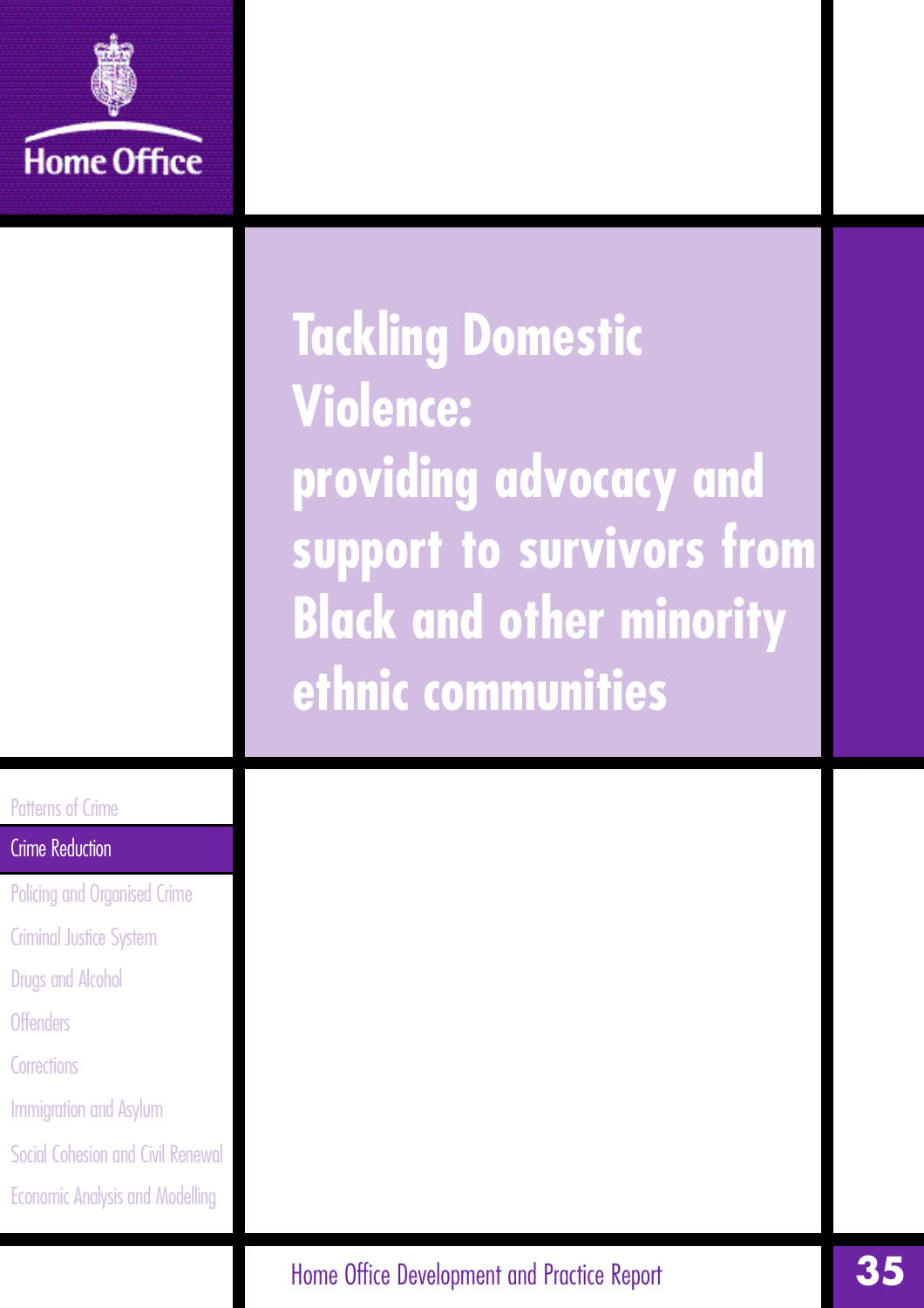# **Tackling Domestic Violence: providing advocacy and support to survivors from Black and other minority ethnic communities**

Alpa Parmar and Alice Sampson, University of East London and Alana Diamond, Home Office

The aim of this report is to provide concise guidance to those practitioners who directly work with female victims of domestic violence who are from Black and other minority ethnic communities. The role of these specialist practitioners is to provide advice and support to victims and their children to ultimately help them to move safely towards violencefree lives, and they are sometimes referred to as 'advocates'; 'support workers'; 'outreach workers'; 'victim workers'; or 'navigators'.

This report draws upon the independent evaluations of a number of multi-agency projects which aimed to support female victims of domestic violence, and which were funded under the remit of the Crime Reduction Programme (CRP) Violence Against Women Initiative (VAWI). More information about the evidence base for this guidance is detailed at the end of this report.

Readers should refer to a related report called: *Tackling Domestic Violence: providing advocacy and support to survivors of domestic violence* (2005) also by Alpa Parmar, Alice Sampson and Alana Diamond, for a fuller discussion about the role of advocacy and support, and for some general good practice recommendations.

#### **Introduction**

Research has shown that domestic violence is a problem in society. Findings from the 2001 national British Crime Survey (BCS) self-completion module on domestic violence indicated that one in five (21%) women and one in ten (10%) men have experienced at least one incident of nonsexual domestic threat or force since they were 16. If financial abuse is included, then 26 per cent of women and 17 per cent of men had experienced domestic violence since 16. (Walby and Allen, 2004).

Domestic violence affects all sections of society, regardless of age, gender, wealth, sexuality and geography. However, it is mainly women who suffer. The presence of children in the household is associated with nearly double the risk of domestic violence for women (Walby and Allen, 2004). There is little variation in the prevalence of domestic violence by ethnicity (Walby and Allen, 2004). However, survivors from Black and other minority ethnic communities are less likely to access statutory services, (Batsleer, *et al.*, 2002; Rai and Thiara, 1997).

Intervention projects can assist women to access information and advice either to help them through the situation or to take legal action and/or leave their partner. Projects can also help women who are in a violent relationship and do not wish to leave their partner or take legal action.

As domestic violence is an issue that affects people from all ethnic groups, efforts must be made to ensure that all women regard support services as being accessible to them. Being sensitive to, and aware of, the specific issues that affect Black and other minority ethnic group (BME) women should be integrated into the delivery of all support services. Whether the services are aimed at BME women or not, the issue of ethnicity should not be marginalised. This report therefore highlights practices, which should be applied across all projects, that aim to support female victims of domestic violence.

The projects, which were funded and evaluated under the remit of the CRP VAWI mainly provided advocacy and support to South Asian, African and African-Caribbean women, so most of the points in this paper are relevant to these three groups. It is acknowledged that women from other groups may require variations on the following recommendations.

Home Office Development and Practice Reports draw out from research the messages for practice development, *implementation and operation. They are intended as guidance for practitioners in specific fields. The recommendations* explain how and why changes could be made, based on the findings from research, which would lead to better practice.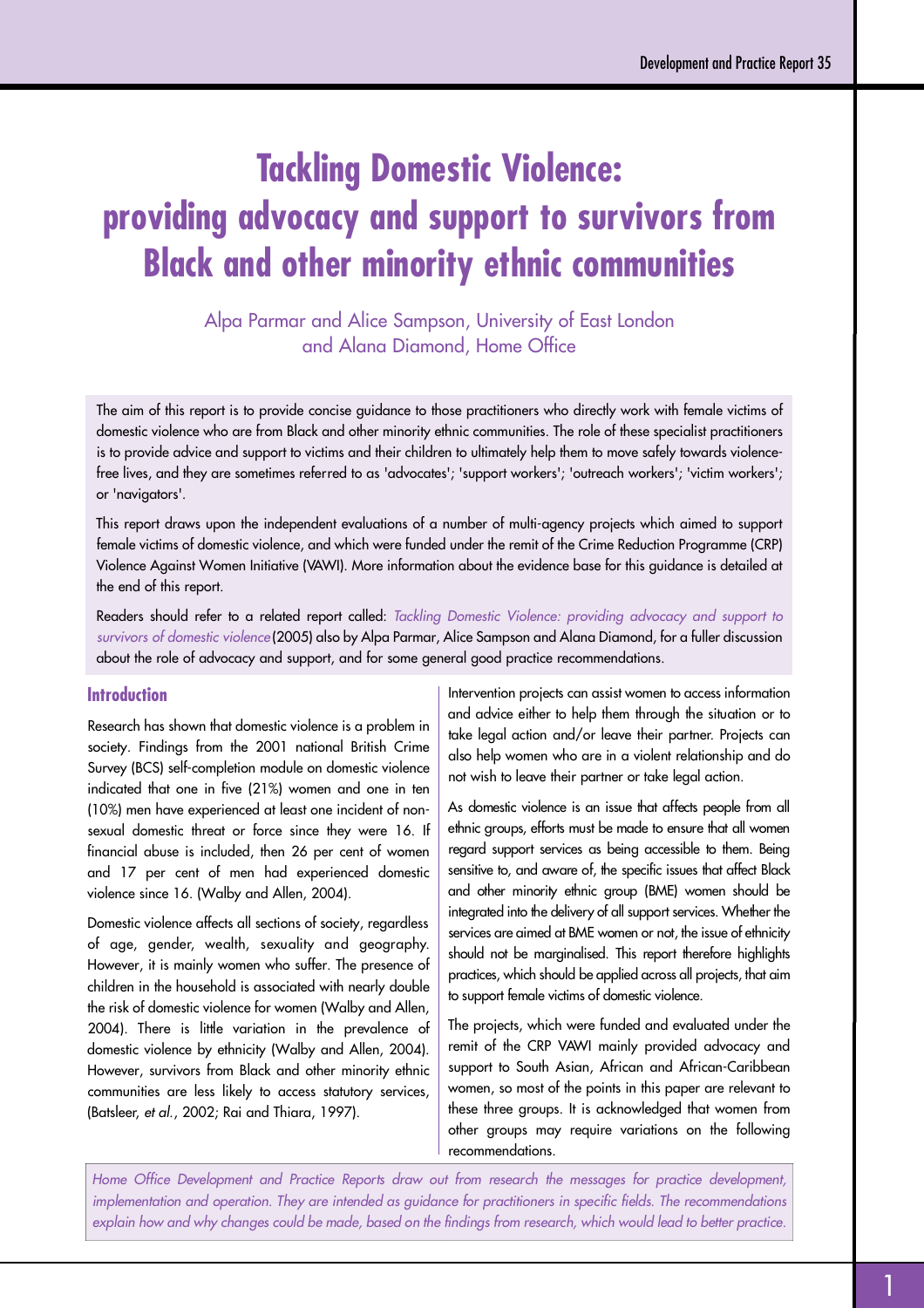### **Useful definitions**

- Domestic violence can be physical, psychological, emotional, sexual or financial.
- Domestic violence can be inflicted by an intimate current or ex-partner, e.g. current or former husband or boyfriend and/or extended family e.g. mother-in-law.
- Domestic violence is often not an isolated problem for the woman. There are usually other issues that are linked to domestic violence. For example, there can be financial difficulties; housing problems; issues that affect the woman's children; immigration uncertainty; issues about forced marriage.

# **What are advocacy and support?**

#### **Advocacy**

'Advocacy' is a term that was used by most of the projects, which were funded and evaluated under the CRP VAWI, to describe the work they did. Others commonly called themselves 'support workers' or 'outreach workers'.

For some, 'advocacy' was representing the interests of women, and negotiating on their behalf in a legal setting (criminal and/or civil); for others it was supporting and empowering women to secure their rights in a community context. It is the emphasis on rights and entitlements which distinguishes advocacy from other forms of support (Kelly and Humphreys, 2000).

Among the CRP VAWI projects the type of advocacy provided was usually a mixture of all of the above; this broad definition encapsulates the work which generally comes under the banner of advocacy within a domestic violence context.

Advocacy can also be a way of taking issues forward with the purpose of making legislative and policy changes. However, this form of advocacy was not so common among those projects which were evaluated.

#### **Support**

For some projects, support meant providing information and advice, safety planning and an occasional listening ear. This work tended to be short-term, and was often provided in response to a crisis or a specific incident. However, for other projects, support was about the provision of tailored, proactive and often intensive individual work with women. This type of support, which incorporated the provision of emotional support, was usually provided on a medium to long-term basis. The aim was to build and establish a relationship of trust with the woman to help enable complex fears to be unlocked; to help enable the woman to make decisions and take steps that could lead to a violence-free life.

In practice the work of domestic violence practitioners was not so clearly defined, and was usually a mixture of advocacy, and both general and tailored emotional support.

Findings from the CRP VAWI evaluations suggest that it was the combination of both advocacy and tailored individual work with women, which included emotional support, that had the most positive impact on women. This combination of advocacy and support not only enabled them to access legal remedies, services and resources but also empowered them to 'move on' with their lives and ultimately to live violence-free lives (Hester and Westmarland, 2005).

# **What advocacy and support can involve**

Providing advocacy and support will often mean dealing with a number of issues at the same time, and it is this skill which is an integral part of the job.

The box below details some of the tasks which may be included in the work of advocates and support workers.

# **Examples of tasks carried out by advocates and support workers**

- Raising awareness of the issue of domestic violence in the local community.
- Raising awareness of the project amongst both statutory and voluntary agencies and committees. This can involve running regular workshops to agencies such as: the police, health visitors, GPs, midwives, social services, the Crown Prosecution Service (CPS), housing, solicitors, etc.
- Liaising with partner agencies and building good relationships with individuals who work in those agencies; to understand how they work and to enable women to gain access to a wide range of services.
- Building up a consistent and open relationship with the woman so that a feeling of trust is established.
- Conducting accurate risk assessments, and in response provide practical safety planning advice, ensuring that the immediate safety needs of the woman and her children are met.
- Understanding how assisting a woman's children is important and that responses need to be appropriate according to their age.
- Assessing the strengths and weaknesses of a woman's legal case and understanding how best to assist a woman within the criminal justice system.
- Understanding complex fears which the woman has developed.
- Encouraging women at times to reflect on their situation and, if necessary, challenge women's understandings of their situation.
- Provide practical and emotional support concurrently and allow time to build a rapport with women.
- Assist women with developing vital life-skills, for example, household financial management.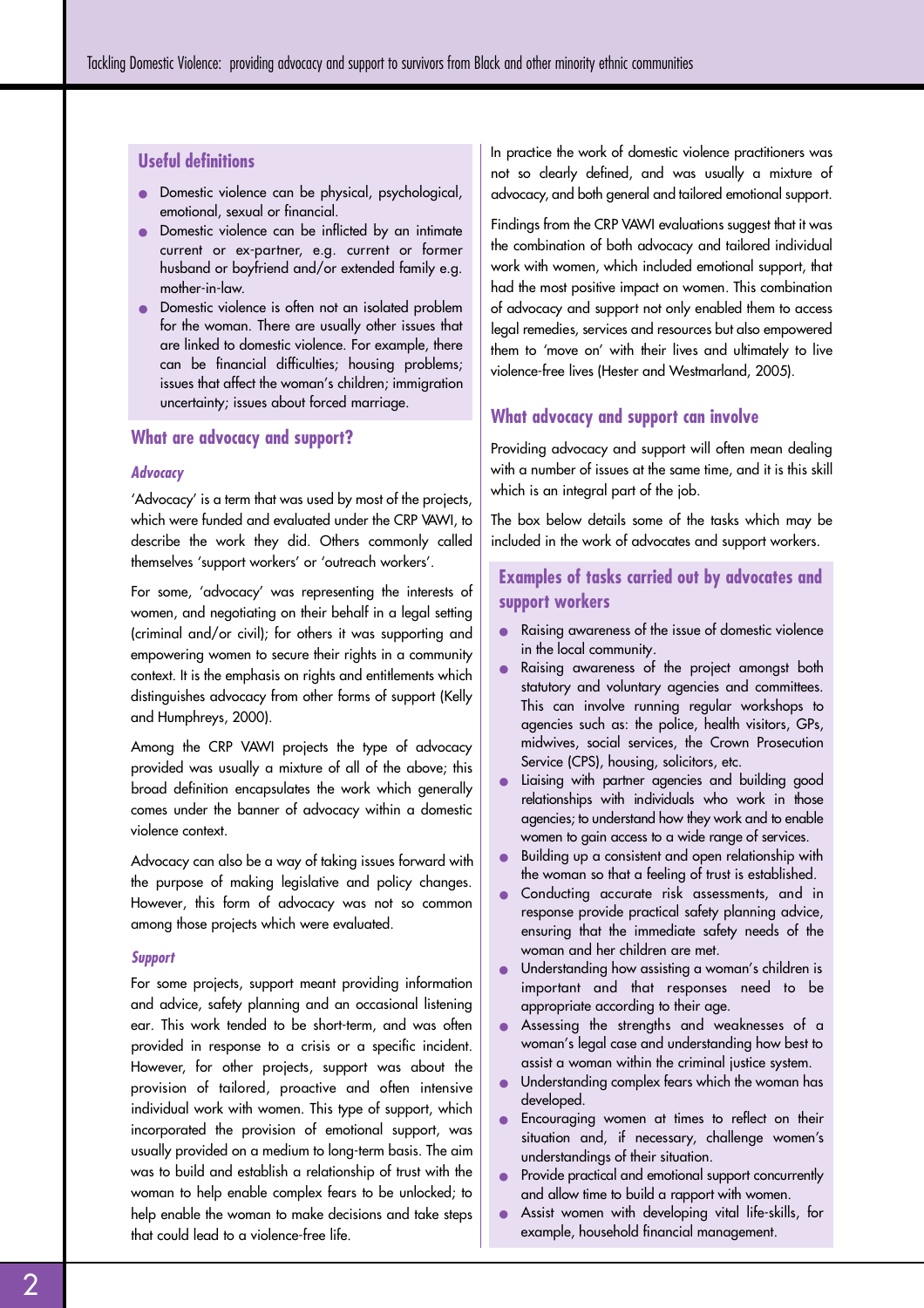- Being proactive when assisting and supporting women. For example maintaining regular contact by making phone calls to women, regardless of whether they are routinely accessing the service or not.
- Adhering to, and promoting, equal opportunities and the interests of women from all cultural and **racial backgrounds.**  $\qquad \qquad \qquad$  **Good practice points**

# **Where can advocacy and support work take place?**

Whilst advocates and support workers should be **independent and act on behalf of women and for their benefit**, they can be located in different places depending on the *aims and intentions* of their project. They can work from:

- a 'one-stop-shop';
- a police station;
- a voluntary organisation;
- a community centre;
- a court.

Research interviews suggest that survivors of domestic violence really appreciated the main sources of support and advice to be in the one place, for example, a 'onestop-shop' (Hester and Westmarland, 2005).

#### **Non-centre based advocacy and support**

Outreach is a way of providing individual advocacy and support to a range of women, who may have difficulties in accessing centre-based resources and services. Outreach is particularly suitable for those women who can be hard to reach, e.g. ethnic minority communities; survivors who live in rural or isolated areas; survivors with physical or mental impairments; or those with mental health problems. Outreach workers support women in their own homes and communities with the aim of providing accessible support and advocacy.

#### **Models of advocacy and support**

The projects that were evaluated adopted different approaches to assisting women experiencing domestic violence. Interviews with the women suggested that they preferred longer-term support from an advocate or support worker rather than short-term crisis intervention, whereby the worker would support a woman for a limited period and then refer her to other agencies. The evaluations indicated that the provision of longer-term support enabled relationships of trust to develop between the woman and the worker and more positive legal outcomes were also achieved via this method.

Women also stated that part of what they liked about a long-term service was the consistent help and advice, and not having to repeat a story several times. It also reduced the feelings of loneliness and isolation a woman may experience when leaving her partner or taking legal action.

The box below summaries the key good practice points for providing advocacy and support to survivors of domestic violence.

#### ● **A tailored, proactive and intensive approach**

In-depth research into case files showed that those women who the practitioner worked with intensively (i.e. many meetings or phone calls, and the worker assisting a woman with a number of issues concurrently) felt the most satisfied with the progress of their case. They were also more likely to report incidents to the police and to pursue legal remedies (both criminal and civil) to an outcome. Also, key to this was bolstering the emotional support with practical assistance and advice so that the woman did not feel isolated.

● **A relationship built on trust and empathy**

Workers who had built a relationship of trust with the woman and showed empathy towards her situation were more likely to enable a woman to pursue her case to an end – whether it was legal or situational in circumstance.

● **Understanding agencies' structures, ways of working and developing close working links with key agencies**

Workers who adopted a specific style of working with other agencies and who showed understanding of their structures and policies, rather than resistance to them, were more likely to achieve better co-operation from statutory agencies and consequently a positive outcome in their client's cases. These workers were also more able to persuade and challenge agencies to work in the best interests of a woman.

Please refer to the report: *Tackling Domestic Violence: p roviding advocacy and support to survivors of domestic violence* (2005), also by Alpa Parmar, Alice Sampson and Alana Diamond for a fuller discussion about p roviding advocacy and support, and for some general good practice recommendations.

### **Providing a service accessible to all**

There are certain issues that advocates should take into consideration when a Black or Asian woman approaches the project or is referred. It is important to note that BME women may face an increased number of barriers (and perhaps different ones) to reaching their social and economic independence, and so advocates should work with an understanding of these issues. Women can also face barriers, such as racism and prejudice, in actually accessing services and resources.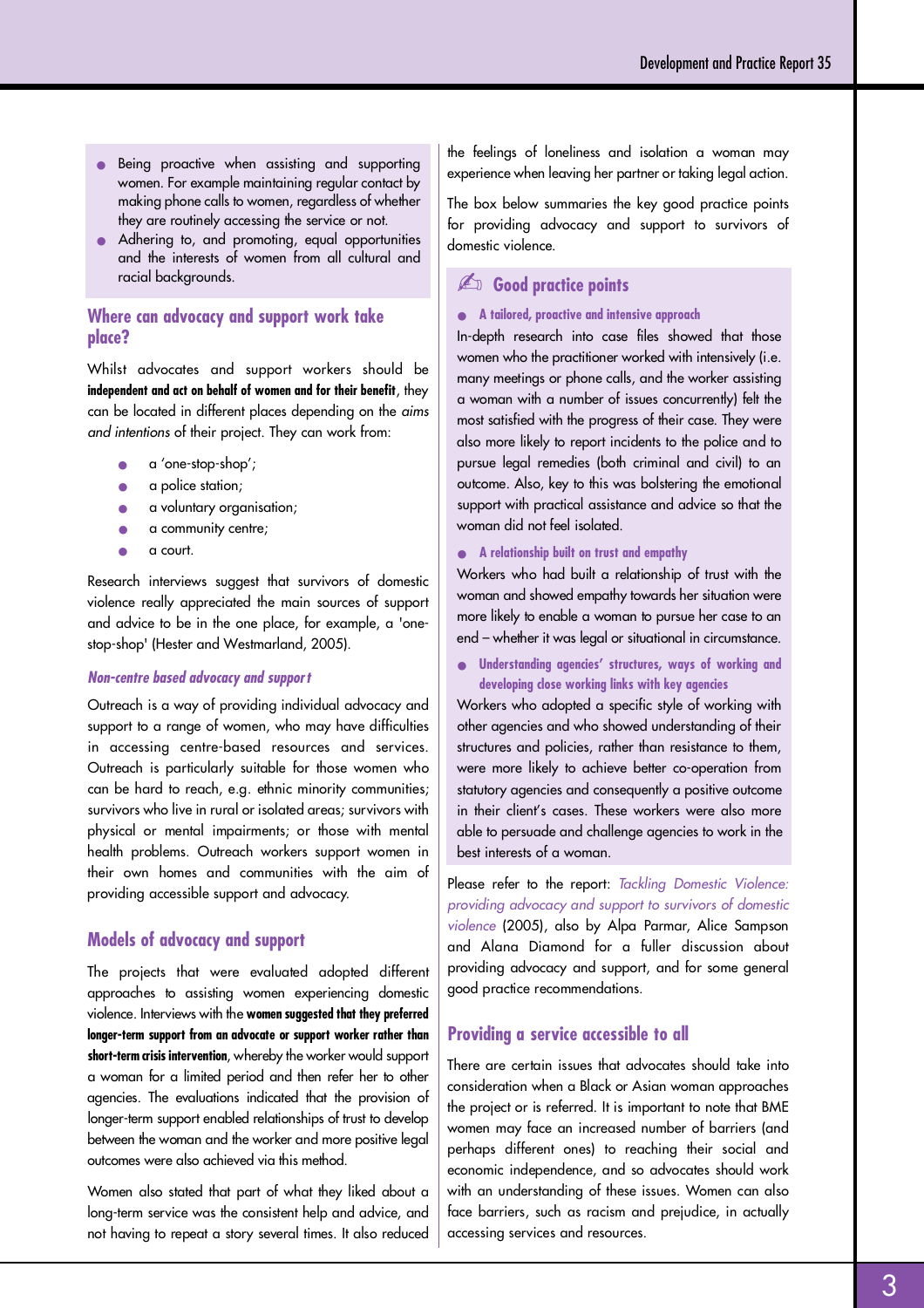#### **Culture**

Although all women experience cultural barriers, research has suggested that for Asian women to leave their partner, or to seek help and actually inform other people of violence they are experiencing, may be more difficult than for other women. This is because when Asian women marry they implicitly represent their family. As a consequence, if a marriage fails it is often seen as being the woman's fault and she is also blamed for letting down the family's honour. It is usually regarded as the woman's duty in the family to maintain the family's 'izzat' (honour) (Shah-Kazemi, 2001; Rai and Thiara, 1997).

#### **Religion**

The advocate should be aware of issues which may add to the reasons why some BME women may be more hesitant to leave their partners, get divorced or take legal action. For example, when women marry according to Islamic principles they enter into a contract with their husband. This contract is known as nikah'. This contract can be terminated by the husband and only he has the unilateral right to divorce his wife. If the husband does not want to comply with this, he can prevent giving a religious divorce to his wife. Interviews suggested that there were some women who had obtained a legal divorce, but their partner was refusing to give a religious divorce. Women found this particularly upsetting, as it went against their own religious beliefs and left them in a state of limbo.

*I thought that if I went through with the legal divorce everything would then sort itself out but now he refuses to give me a talaq (an Islamic divorce) and I feel lost. That's why I was not sure whether to take the action in the first place. Now my family won't speak to me. My advocate understands what I am going through and is there to listen at any time. This is a real comfort to me.* (CRP VAWI Asian project user)

#### **Immigration**

Sometimes a BME woman may face the added pressure of an uncertain immigration status which may prevent her from accessing services, and also, she may be more hesitant to take action against her partner for fear of losing her right to remain in the UK. Often a woman's partner and/or extended family have threatened her by saying that if she discloses information about the violence, they will arrange to have her deported. There were also many cases whereby a woman's passport had been taken from her  $-$  a practical and symbolic expression of control over her life and future.

housing, Social Security, etc. 1 This word literally translates as meaning a 'knot' or a 'tie'.

A linked issue is that if a woman has come to the United Kingdom (UK) specifically as a result of her marriage, there is usually an increased pressure from her family for the marriage to be successful. Also, if a woman is in a country she is unfamiliar with, it may be harder for her to understand systems of support or agencies that are able to assist women. Therefore a trusting relationship between the advocate or support worker and woman is essential. The following case study shows how immigration uncertainty impacts on a woman suffering domestic violence. The name has been changed in order to protect confidentiality.

#### **Case Study: Chiara**

Chiara is a 35-year-old Black Caribbean woman who came to England as a student, so only had the right to remain in the UK for a limited period. She met her partner and had two boys. Throughout the relationship she regularly experienced physical, emotional, mental and financial abuse, and felt that she experienced 'irrational acts of violence and threatening behaviour'. She stayed in the relationship, as she wanted her children to have a father and 'did not want to perpetuate stereotypes of being a Black single mother'. The police referred Chiara to the project after she had been cut across the face so badly that she had to go into hospital for two weeks. On her first visit to the project, her advocate took her to a local solicitor and applied for an injunction, which was successful.

In terms of support from her advocate, she was given practical advice on how to cope with paying the rent, how to get new housing and her advocate also wrote a letter to the Home Office regarding her immigration status. Chaira decided to take criminal action and her partner was found guilty and put in prison for six months. Her advocate accompanied her to court, and she also obtained her the right to remain in the UK. Her partner had continuously threatened that he could have her deported. He also told her that he could kill her and no one would know as she was not an UK citizen, and therefore none of the authorities would care whether she was alive. He had written suicide notes for her and embedded a sense of fear in her 'I always walked on eggshells to avoid a confrontation'.

Due to the fact that she had lost her confidence, and that she was not in her own country, she did not feel as though she could approach outside agencies, as she thought her passport would be taken away. She also did not understand the systems or policies on domestic violence by agencies such as GPs, social services,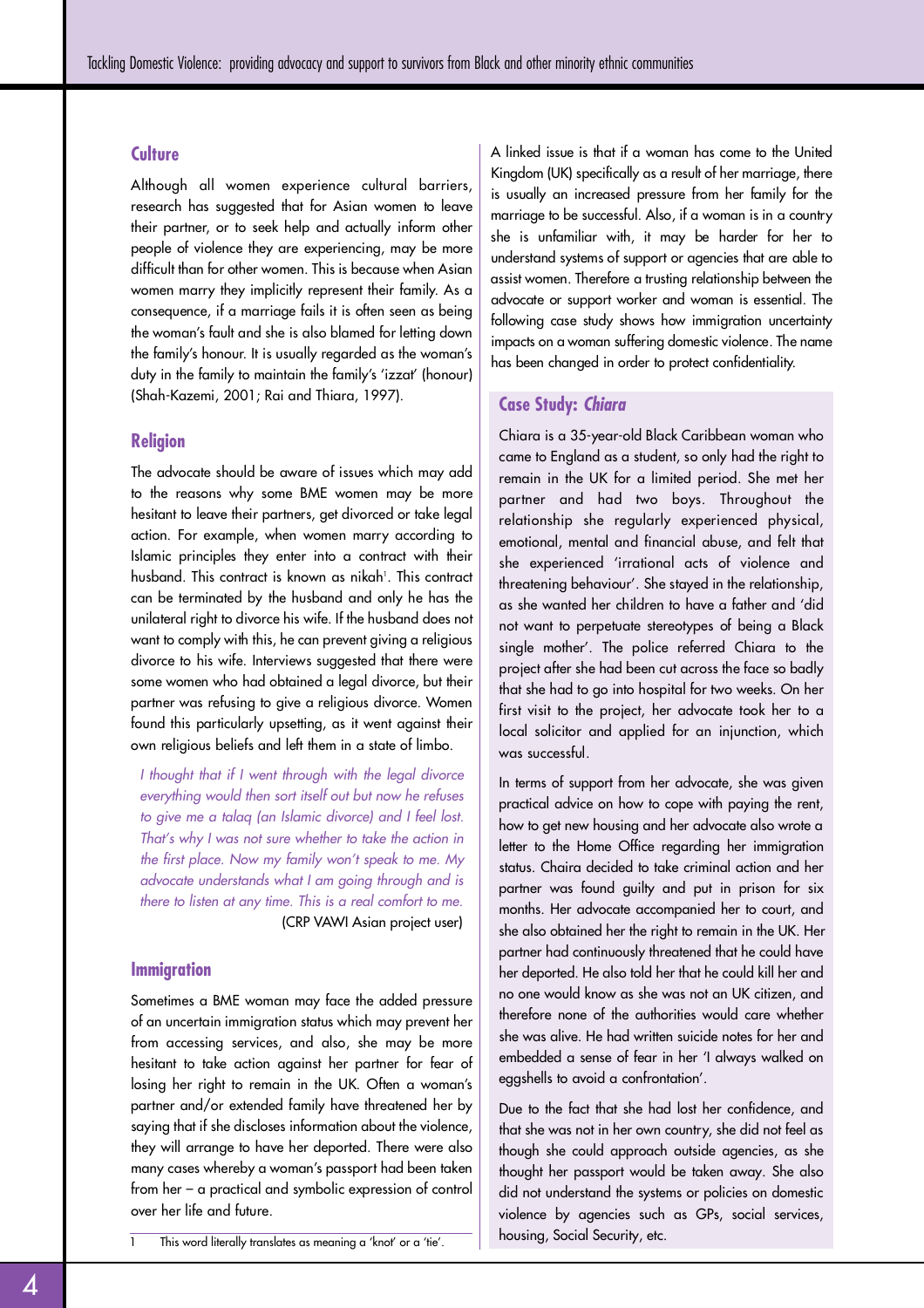Her worker helped her to access advice and information. Chiara was also very scared when her expartner's release date was imminent. The advocate helped her to obtain information from the police about exactly when he was going to be released, so that Chiara could be re-housed and contact proceedings with the children could be organised. Chiara was very scared and called her advocate regularly for emotional support. She was also depressed as she was physically scarred on her face and neck and felt this was a constant reminder of her ex-partner. On one occasion, her advocate arranged for Chiara to have a professional makeover and learn techniques of disguising her scar so that she felt more confident in public.

Chaira had also began to go to college again and counselling had been arranged for her children as she was concerned that they were going to be violent as well, as a result of the violence they had witnessed.

# **Advocacy and support in practice**

Awareness of the issues outlined above may mean p rojects and advocates adopting certain practices.

#### **Matching**

Interviews with women suggested that Asian women, in particular, preferred it if their advocate was also Asian and could speak their language. This was especially important when the woman could not speak English and if there were immigration issues as well. The following quote illustrates the point:

*It really helped that I could talk to my advocate in my language, I could explain my feelings to her with ease and I knew that she understood the things I was experiencing.* 

#### (CRP VAWI Asian project user)

However, this practice should not be applied automatically as other interviews suggested that some Asian women preferred an advocate who was from a different background to them, as they were afraid the advocate may know or be related to someone who knows them. Some Asian women also found it difficult to disclose sexual violence to advocates who were not married.

#### **Assessing a woman's situation**

Advocates should be trained to skilfully and sensitively assess the different factors surrounding a woman, such as cultural beliefs and the sense of loss a woman may feel if she has left her country of origin.

#### **Assessing a woman's immigration status**

Advocates should establish the immigration status of a woman. Persons without *Indefinite Leave to Remain* (ILR) in the UK do not have recourse to public funds. This can prevent them from leaving a violent partner and makes it harder for an advocate or support worker to offer some types of assistance to a woman.

#### **Applications for ILR from women who are survivors of domestic violence**

Non-European Economic Area (EEA) spouses or unmarried partners of British citizens and persons settled here may apply for two year's leave to enter or remain in the UK on that basis. At the end of this two-year period an application for ILR may be made. Where the non-EEA partner is a victim of domestic violence and the marriage breaks down as a result of this, an application for settlement may be made. Where granted, ILR removes all conditions from a person's stay in the UK. More details about applications for ILR on the basis of domestic violence can be found on the Home Office's *Immigration and Nationality website* (the contact details are provided in the Resources section of this report).

#### **Safety**

Often there are further safety issues for BME women which advocates should take into account. For example, if a project refers an Asian woman to a local Asian women's refuge, it is easier for the perpetrator to trace the woman should he wish to. Advocates should take account of this when making risk assessments and safety plans, and if possible, place a woman in an appropriate refuge in light of this. This should be discussed with each woman, rather than assumptions being made by professionals, as it is noted that some women may wish to stay in an area that is familiar to them.

#### **Awareness raising**

Approaches in awareness raising may need to take into account any special or different needs if there is a BME population in the location of the project. There is a need to explain to all cultures, firstly, that domestic violence is a crime and unacceptable, and secondly, that intervention services can assist women. Methods of raising awareness should also be appropriate. For example, one of the evaluated projects chose to have a radio phone-in about domestic violence on a local Asian radio station. Another project was represented at an Asian women's day. Posters/information cards can be placed in mosques and temples, doctors' surgeries, on television adverts on local channels, in local grocery stores, etc. Women who have accessed the service could also be encouraged to talk to other women who may be experiencing domestic violence.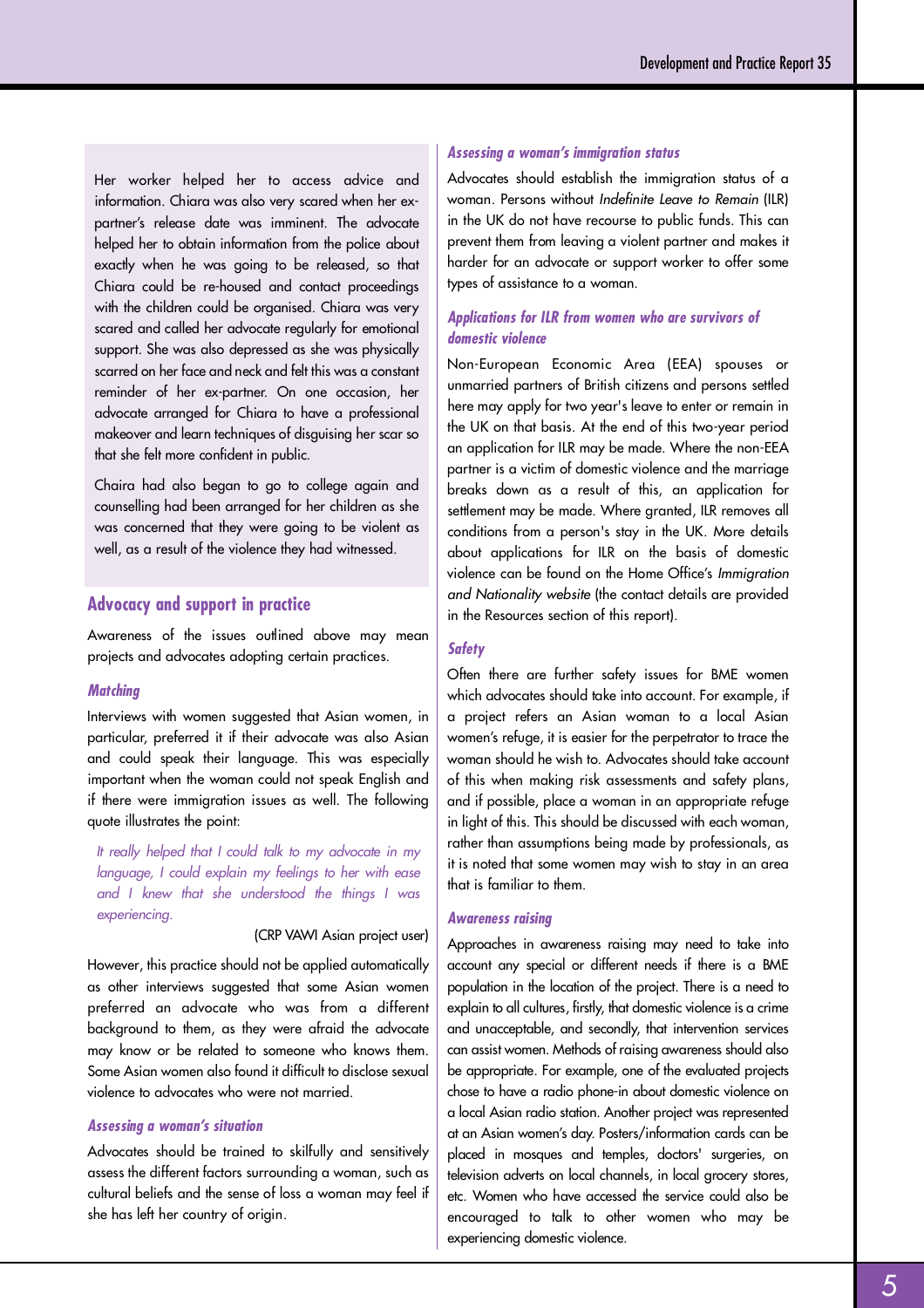Interviews with Asian women suggested that some of them were self-referrals because their friend had told them about the project. 'Word of mouth' is a powerful tool for awareness raising especially amongst tight-knit BME communities. All advocates need to think about where women go, meet, shop and socialise, and if there are any ways to reach them to communicate key messages and raise awareness about services.

#### **R a c i s m**

Advocates may find that the situation of women is compounded by experiences of racism and that the experiences of women vary. Being a victim of racist violence exacerbates women's fears for their safety, and their concern about racial harassment reinforces their general sense of vulnerability. 'Institutionalised' racism makes it harder for advocates to enable BME women to receive a quality service and adds to women's feelings of marginalisation. It is important that advocates explore the possible effects of racism with women and respond to their concerns.

#### **Types of information**

Different women have varied needs and it is important not to homogenise all BME women by assuming that they will all require the same assistance. It is important for advocates to listen to what individual women want.

The type of information offered to women by advocates may also need to be different for some BME women who are in a particular situation, for example, if English is not their first language, if they have recently moved to this country or have not been allowed to integrate beyond a very close knit community.

Interviews with women showed that some of the information often taken for granted was, at times, not well known by BME women. Some of the women, who were in situations such as those described above, often needed training in vital life skills, which are outlined in the following box $2$ .

# **Life skills that can be transferred to some women**

- How to use public transport such as the underground, buses, trains and trams.
- How to use banks, cash points, etc. to access money.
- How systems and agencies work, for example, what the police, GPs, social services, housing departments do.

The following quotes from women substantiate the above point:

*When I managed to escape from my husband I had no idea of life outside and didn't know how to shop, how the currency worked, how to get to the children's school, what and when there were school holidays, what day of the week it was, how to use public transport, and how to communicate in English. I was completely helpless.*

#### (CRP VAWI Asian project user)

*I didn't even know how to use the bus but the workers helped me.*

(CRP VAWI Asian project user)

The following box summarises some of the ways in which domestic violence support services may be made more accessible to BME women.

# ✍ **Good practice points**

- Advertising in different languages means women who cannot read/speak English are not excluded. Pictorial information has also been found to be useful.
- Providing information on discreet cards can enable women to carry them around easily e.g. credit card style information cards.
- Tailoring services and responses to individual women is at times better than a blanket response to all.
- Creative ideas often make a woman feel special, less isolated and more understood. For example, in the earlier case study where a woman was given a makeover. Another case was where an Asian woman had to leave her home without a change of clothes. The refuge she went to gave her dresses and trousers to wear but she did not say anything, as she did not want to cause trouble or seem ungrateful. Her advocate could see she was unhappy and took her shopping to buy some sarees.
- When re-housed, women should be placed in areas that are less isolated, for example, some Muslim women appreciated being relocated in places with

It is important to note that not all of the minority ethnic group women required assistance with life skills – only some - and particularly those who had recently moved to this country, did not speak English and those who had not been allowed to access external agencies, etc.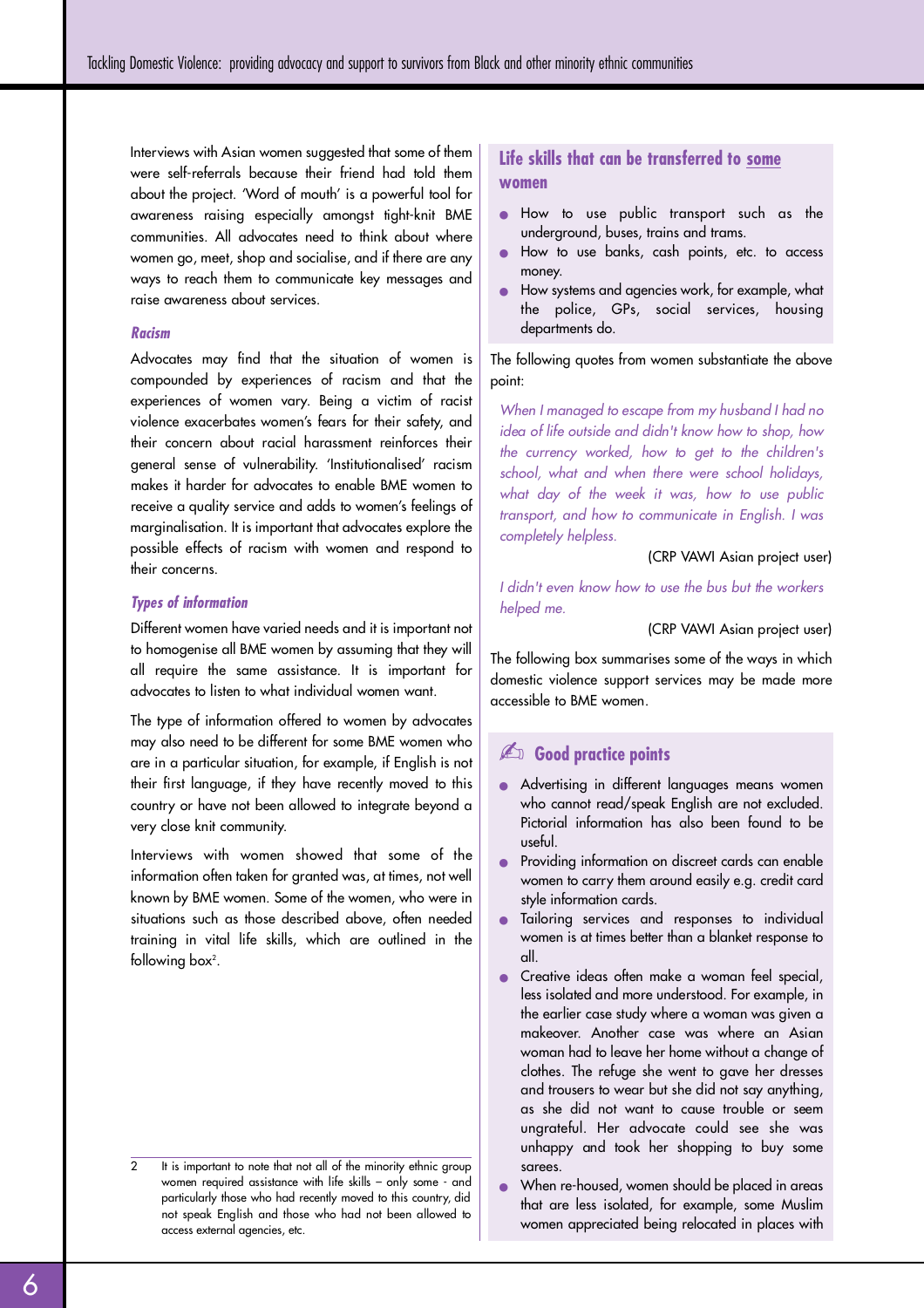access to halal food, mosques and where they could speak in their preferred language. The cultural familiarity of a place helps women feel safer.

#### **Clear policies**

There could be a clearer understanding of the issues surrounding the law on immigration and asylum and what the implications are for women and children. The projects should have clear policies about how to provide support to asylum seekers, refugees, and non-EEA spouses or unmarried partners of British citizens and persons settled here. They should be aware of any local solicitors who specialise in immigration, asylum and family law issues or any other sources of advice which can be accessed locally. Interviews suggested that with many women who had an uncertain immigration status, the advocates could only 'work with them to an extent' because women who were seeking asylum were not granted legal aid and consequently their cases could not be pursued fully.

#### **Summing up**

Projects should be aware of the needs of BME women and the cost for these when the project is being developed. The following quotes from BME women sum up the difference that advocates who are aware of the issues related to ethnicity can make.

*I spoke to the worker and she was really kind. I spoke to her totally, and she did the same with me. She wrote a letter and she understood my situation. I felt like she really knew me.*

#### (CRP VAWI Asian project user)

*I was told repeatedly that I didn't have a legal right to* stay here by my husband. The project told me the truth *and gave me the correct information. They showed me that I could stay here and that I didn't have to be s c a red of the authorities tracking me down if I left him.* (CRP VAWI Ghanaian project user)

*I know there's a lot of family pressure in this kind of situation…you don't have to put up with it….I* understand the family pressures as I come from an Asian background.

(CRP VAWI Asian advocate)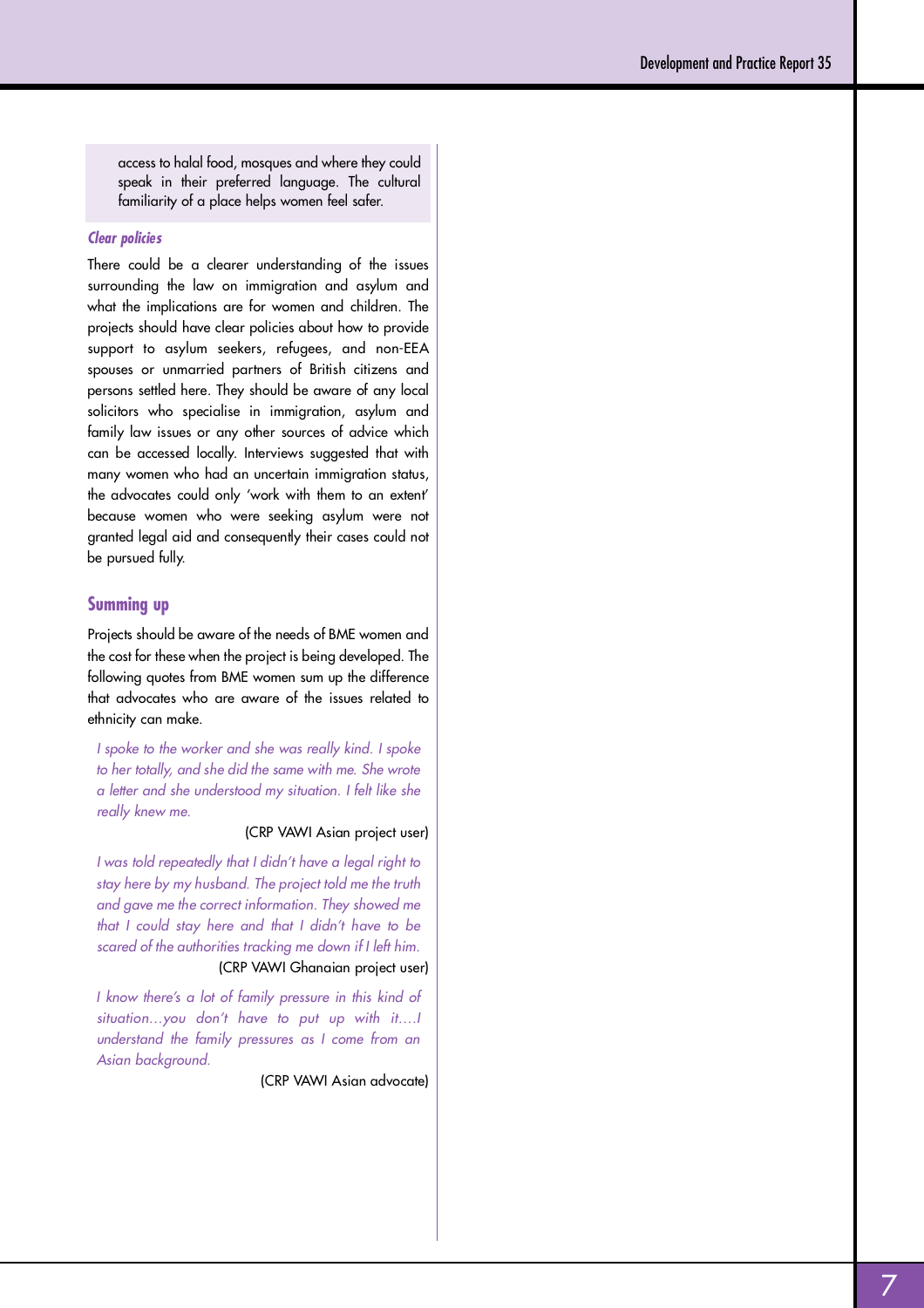# **References**

Rai, D.K. and Thiara, R.K. (1997) *Redefining Spaces: The needs of Black women and children using refuge services in England: their feelings, needs and priority areas for development in refuges*. Bristol: Women's Aid Federation of England.

Batsleer, J., Burman, E., Chantler, K., Shirley McIntosh, H., Pantling, K., Smailes, S. and Warner, S. (2002) *Domestic Violence and Minoritisation – supporting women to independence*. Manchester Metropolitan University, Media Services. Manchester.

Douglas, N., Lilley, S.J., Kooper, L. and Diamond, A. (2004) *Safety and justice: sharing personal information in the context of domestic violence - an overview*. Home Office Development and Practice Report No. 30. London: Home Office.

Hester, M. and Westmarland, N. (2005) *Tackling Domestic Violence: effective interventions and approaches*. Home Office Research Study No. 290. London: Home Office.

Kelly, L. and Humphreys, C. (2000) *Outreach and Advocacy Approaches in Reducing Domestic Violence: What Works?* One of a set of 12 Briefing Notes. Policing and Reducing Crime Briefing Note. London: Home Office.

Parmar, A., Sampson, A. and Diamond, A. (2005) *Tackling Domestic Violence: providing advocacy and support to survivors of domestic violence*. Development and Practice Report No. 34. London: Home Office.

Shah-Kazemi, S.N. (2001) *Untying the Knot. Muslim women, divorce and the shariah*. Nuffield Foundation,The Signal Press.

Walby, S. and Allen, J. (2004) *Domestic violence, sexual assault and stalking: findings from the British Crime Survey*. Home Office Research Study No. 276. London: Home Office.

#### **Resources**

#### **Support and advice for those who have experienced domestic violence**

BAWSO (Welsh organisation for Black women who are victims of domestic violence) 029 2043 7390

Broken Rainbow (Pan-London Lesbian, Gay, Bisexual And Transgender Domestic Violence Forum) 0781 2644914 dv.org/html/rainbow.htm

Careline (Counselling services) 020 8514 1177

Community Legal Service Directory Line 0845 608 1122 http://www.justask.org.uk/index.jsp

Foreign & Commonwealth Office (Advice on forced marriage) 020 7008 0135/0230

Home Office Immigration and Nationality Directorate (Advice on immigration and nationality issues) 0870 6067766. http://www.ind.homeoffice.gov.uk.

Language Line Translations: 0800 917 6564 Face-to-face interpreting: 0845 310 9900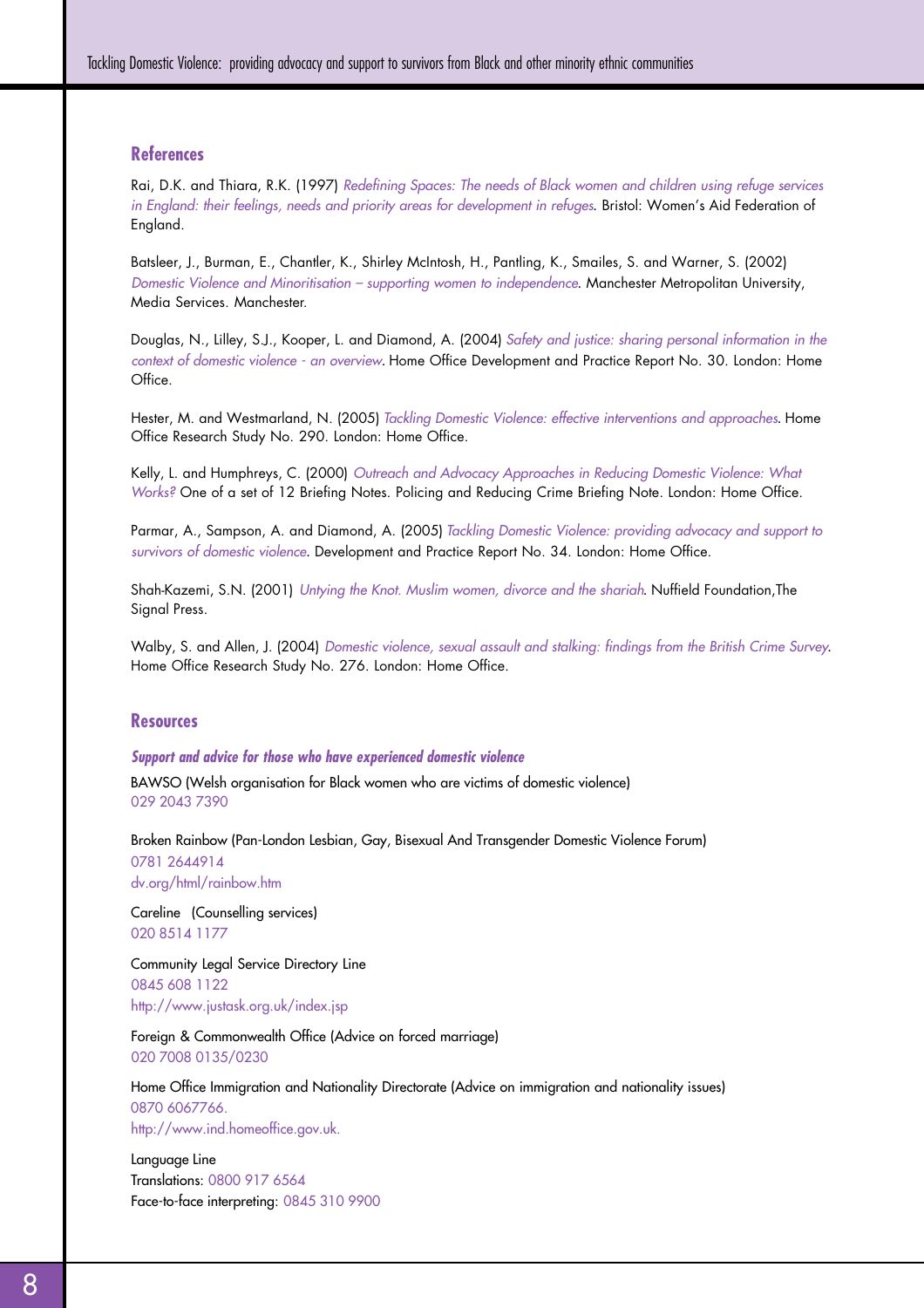National Child Protection Helpline (NSPCC)

0800 800 500 https://www.nspcc.org.uk/nspcc/helpline

National 24-hour Domestic Violence Helpline 0808 2000 247 (minicom available)

Support, help and information wherever you are in the country. Run jointly by Women's Aid and Refuge, the new Freephone helpline provides access to 24-hour emergency information to thousands of women who suffer at the hands of an abusive partner. It builds on the charities' support services for women and children experiencing domestic violence.

Office of the Deputy Prime Minister (Information and guidance on funding for domestic violence services via the Supporting People programme)

www.spkweb.org.uk http://www.odpm.gov.uk/stellent/groups/odpm\_homelessness/documents/page/odpm\_home\_027994.hcsp

Rape Crisis (For information about rape and sexual abuse, and details about rape crisis support groups) http://www.rapecrisis.org.uk

Refuge (Refuge operates a network of safe houses and provides outreach services for women from minority ethnic groups) http://www.refuge.org.uk/

Renuite (UK charity specialising in international parental child abduction) 0016 2556 234

Shelterline - National 24-hour Housing Helpline 0808 800 4444 http://www.shelter.org.uk/housingadvice/shelterline/index.asp

Southall Black Sisters (Advice and support for women from Black and minority ethnic communities) 020 8571 9595

The Samaritans 0345 90 90 90 http://www.samaritans.org/

Victim Support 0845 30 30 900 http://www.victimsupport.org.uk/

Welsh Women's Aid 029 20 39 0874 http://www.welshwomensaid.org/

Women's Aid The website has information in languages other than English. 0117 944 4411 http://womensaid.org.uk

**It is a good idea to remind women that they need to be cautious when accessing any of the above websites from a computer that their abuser has access to. The Women's Aid website contains information on action that women can take to minimise the chance of an abuser detecting that they have accessed a site.**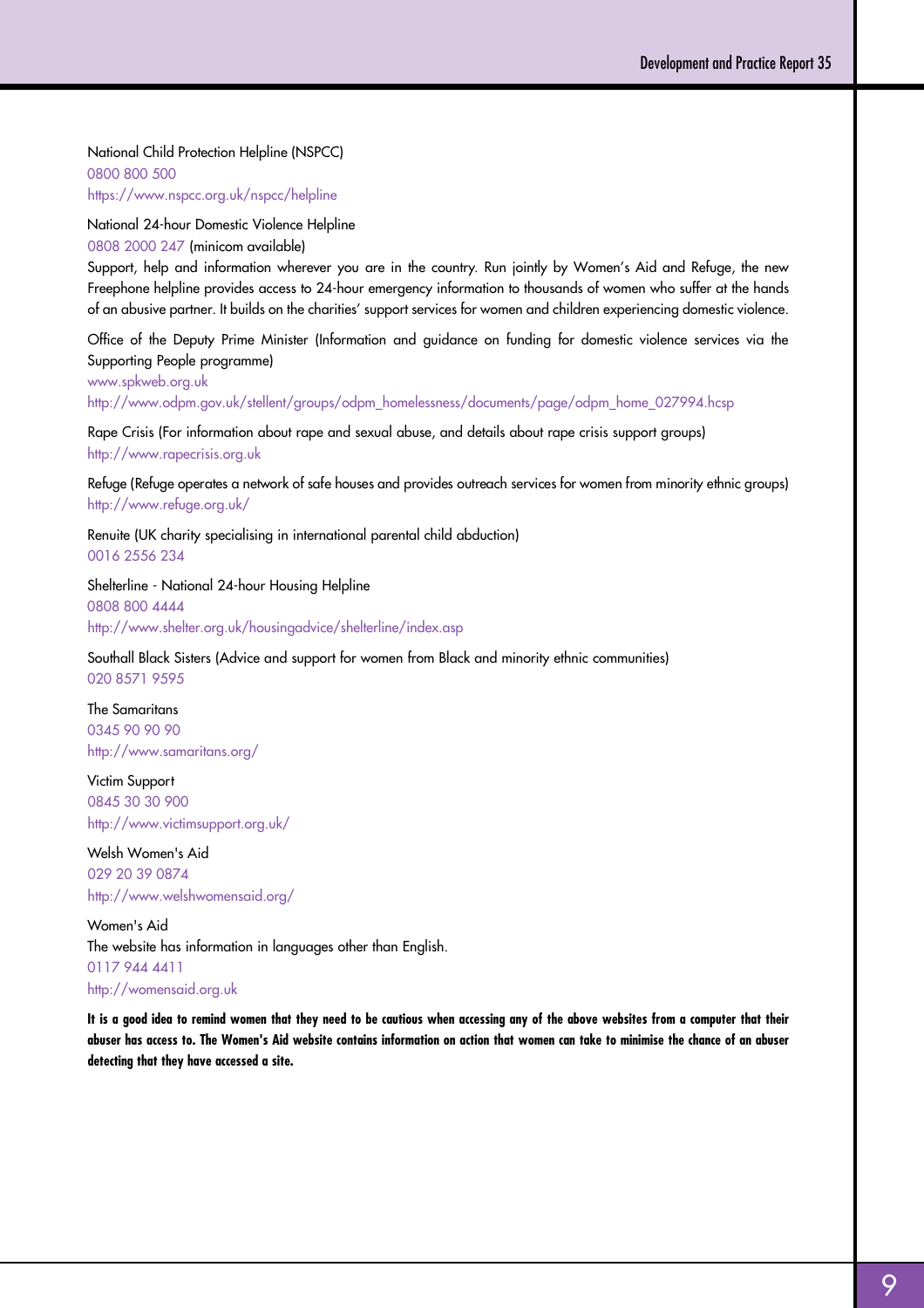# **Crime Reduction Programme: Violence Against Women Initiative – other reports in the series**

**Domestic Violence**

Douglas N., Lilley S.J., Kooper L. and Diamond A. (2004) *Safety and justice: sharing personal information in the context of domestic violence - an overview*. Home Office Development and Practice Report No. 30. London: Home Office.

Hester, M. and Westmarland, N. (2005). *Tackling Domestic Violence: effective interventions and approaches*. Home Office Research Study No. 290. London: Home Office.

Taket, A., Beringer, A., Irvine, A. and Garfield, S. (2004) *Tackling Domestic Violence: exploring the health service contribution*. Home Office Online Report OLR 52/04. London: Home Office.

Taket, A.R. (2004) *Tackling Domestic Violence: the role of health professionals*. Home Office Development and Practice Report No. 32. London: Home Office.

Mullender, A. (2004) *Tackling Domestic Violence: providing support to children who have witnessed domestic violence*. Home Office Development and Practice Report No. 33. London: Home Office.

Parmar, A., Sampson, A. and Diamond, A. (2005) *Tackling Domestic Violence: providing advocacy and support to survivors of domestic violence*. Home Office Development and Practice Report No. 34. London: Home Office.

#### **Rape and sexual assault**

Kelly, L., Lovett, J. and Regan, L. (2005) *A gap or a chasm? Attrition in reported rape cases.* Home Office Research Study No. 293. London: Home Office.

Lovett, J., Regan, L. and Kelly, L. (2004) *Sexual Assault Referral Centres: developing good practice and maximising potentials*. Home Office Research Study No. 285. London: Home Office.

Regan, L., Lovett, J. and Kelly, L. (2004) *Forensic nursing: an option for improving responses to reported rape and sexual assault*. Home Office Online Report OLR 28/04. London: Home Office.

Regan, L., Lovett, J. and Kelly, L. (2004) *Forensic nursing: an option for improving responses to reported rape and sexual assault*. Home Office Development and Practice Report No. 31. London: Home Office.

Skinner, T. and Taylor, H. (2005) *Providing counselling, support and information to survivors of rape: an evaluation of the Surviving Rape and Trauma After Rape (STAR) young persons' project*. Home Office Online Report, OLR 51/04. London: Home Office.

#### **Evidence base for this report**

The Crime Reduction Programme (CRP) Violence Against Women Initiative (VAWI) was an evidence-led programme, which aimed to find out which approaches and practices were effective in supporting victims and tackling domestic violence, rape and sexual assault. In July 2000, 34 multi-agency victim-focused projects were funded, and they developed a range of interventions in various settings and among different population groups. This report is specifically based upon the findings from the independent evaluation of three projects, which were all funded under the CRP VAWI. Although all three employed advocates to advise, support and enable women to move towards living violence-free lives they all had a different emphasis and operated in varying contexts. All three projects specifically targeted victims from Black and other minority groups, particularly the South Asian, African and African-Caribbean communities. This report also draws upon the findings from all the domestic violence projects, which were funded and evaluated under the CRP VAWI. These findings are presented in an overview report called: *Tackling Domestic Violence: effective interventions and approaches*. Hester, M. and Westmarland, N. (2005). Home Office Research Study No. 290. London: Home Office.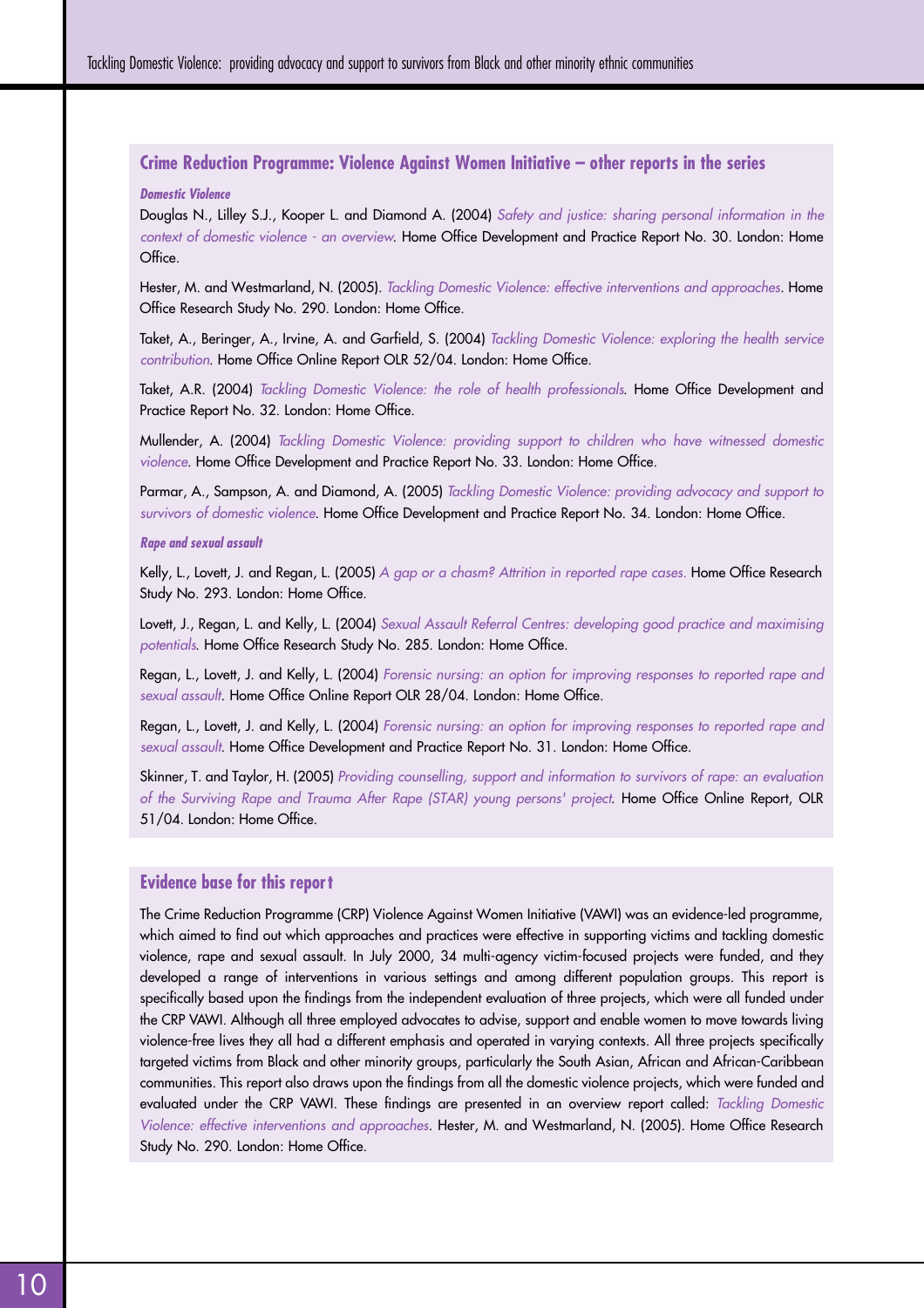# **Acknowledgements**

The authors would like to express thanks to the many people whose co-operation and assistance was essential to producing this guidance. Firstly, to all of the workers involved with delivering the CRP VAWI projects who kindly gave their time, and especially to the survivors of domestic violence who were also very generous with their time and without their input this guide could not have been produced. A big thank you to Rahila Ahmed, Peter Jordan and Tom Sampson who were co-authors on the three evaluation reports within the Black and other minority ethnic group package. The authors would also like to thank a number of people from the Home Office, particularly Nadia Brookes and Sarah-Jane Lilley for managing the evaluations at various points in time.